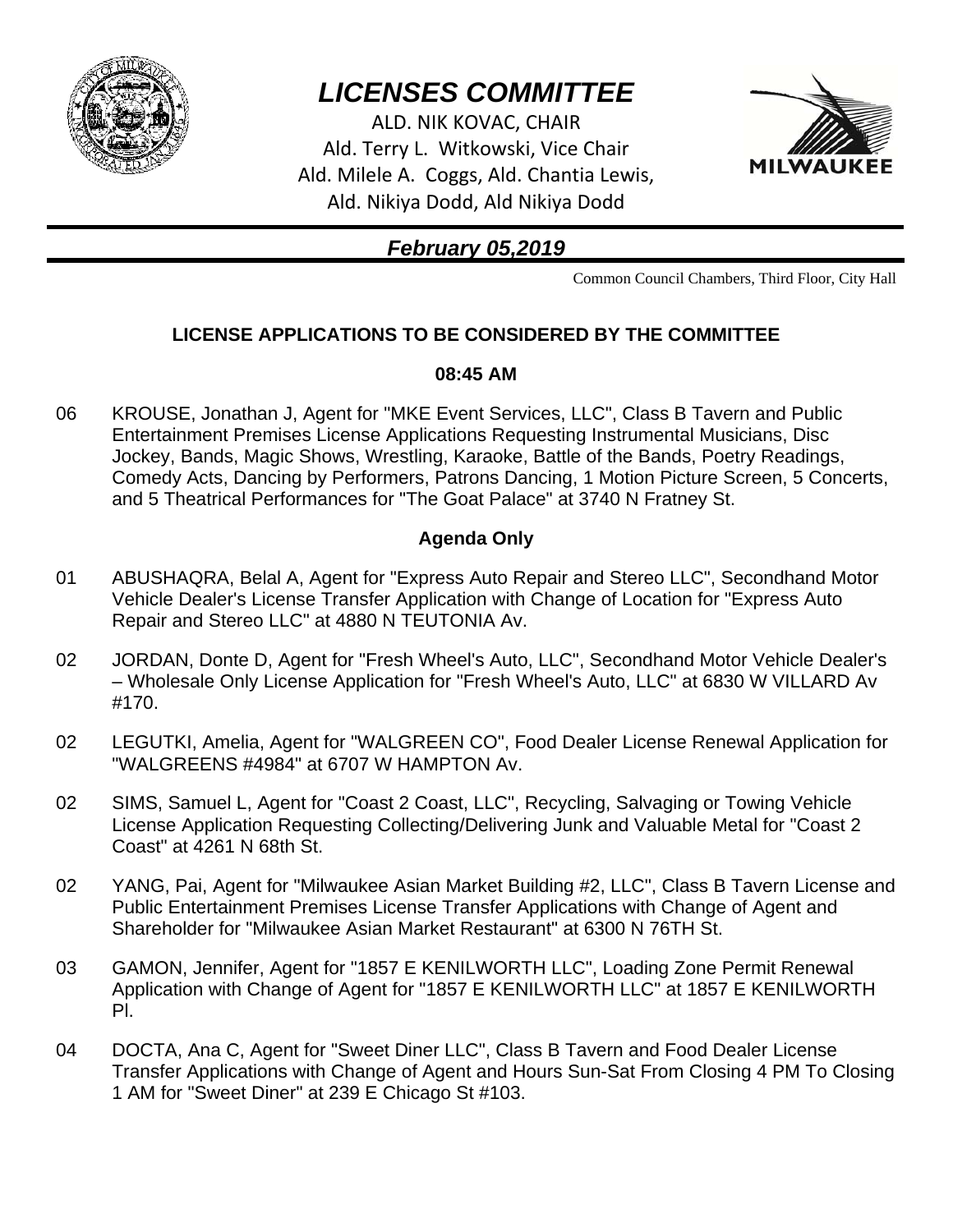- 04 HEATHER, Patrick, Agent for "AT & T", Loading Zone Permit Renewal Application with Change of Agent for "AT & T" at 740 N BROADWAY.
- 08 MARTINEZ, Manuel Secondhand Dealer's License Application for "Martinez Appliances" at 3911 W Greenfield Av.
- 08 PEREZ SOSA, Teresa, Agent for "Shalom Second Hand Appliances LLC", Secondhand Dealer's License Renewal Application with Change of Hours Tues From Opening 10 AM and Closing at 6 PM To Closed for "Shalom Second Hand Appliances" at 1753 S Muskego Av.
- 09 COOPER, Laporsha M Class B Tavern, Food Dealer, and Public Entertainment Premises License Application with Change of Hours Sun-Thurs Opening 6 AM and Closing 1 AM and Fri-Sat Opening 6 AM and Closing 2:30 AM for "Court Lanes Mill" at 4707 W Mill Rd.
- 11 DIAZ, Eduardo E, Agent for "EYM Pizza of Wisconsin, LLC", Extended Hours Establishments License Application Requesting to Close Sun-Thurs 12 AM and Fri-Sat 1 AM for "Pizza Hut #35670" at 3921 S 76TH St.
- 11 POVOROZNIOUK, Tatyana, Agent for "TSMAA, LLC", Secondhand Motor Vehicle Dealer's License – Wholesale Only Application for "TSMAA, LLC" at 3500 S 92ND St #2D.
- 12 SULEMAN, Mohammad, Agent for "A&S Oil Mart Inc", Extended Hours Establishments, Filling Station, Weights & Measures, and Food Dealer License Renewal Applications for "Stop and Save" at 1400 S 6th St.
- 13 MORROW, Ashley D, Agent for "Howell Avenue ES Lodging Associates LLC", Class B Tavern, Hotel/Motel, and Food Dealer License Renewal Applications, Hotel/Motel License Transfer Application with Change of Agent, and Class B Tavern and Food Dealer License Transfer Applications with Change of Stock for "Home 2 Suites - Milwaukee Airport" at 5880 S HOWELL Av.
- 13 NOEL, David W, Agent for "HOWELL AVE FOS LODGING ASSOC, LLC", Hotel/Motel and Food Dealer License Transfer Applications with Change of Agent, and Class B Tavern, Hotel/Motel, and Food Dealer License Transfer Applications with Change of Stock for "HILTON GARDEN INN-MILW AIRPORT" at 5890 S HOWELL Av.
- 14 MC KIERNAN, Gene M, Agent for "LANDLUBBERS, INC", Class B Tavern, Food Dealer, and Public Entertainment Premises License Applications with Change of Entertainment Adding Instrumental Musicians for "BARNACLE BUD'S" at 1955 S HILBERT St.
- 15 SHAW, Juanita L Class B Tavern and Public Entertainment Premises License Renewal Applications for "STILL ON 12TH ST II" at 1871 N 12TH St.

#### **Warning Letter**

ANCHONDO, Destynie R, Class D Operator's License Application.

BUSH, III, Richard E, Class D Operator's License Application.

CORONA, Leonardo, Class D Operator's License Application.